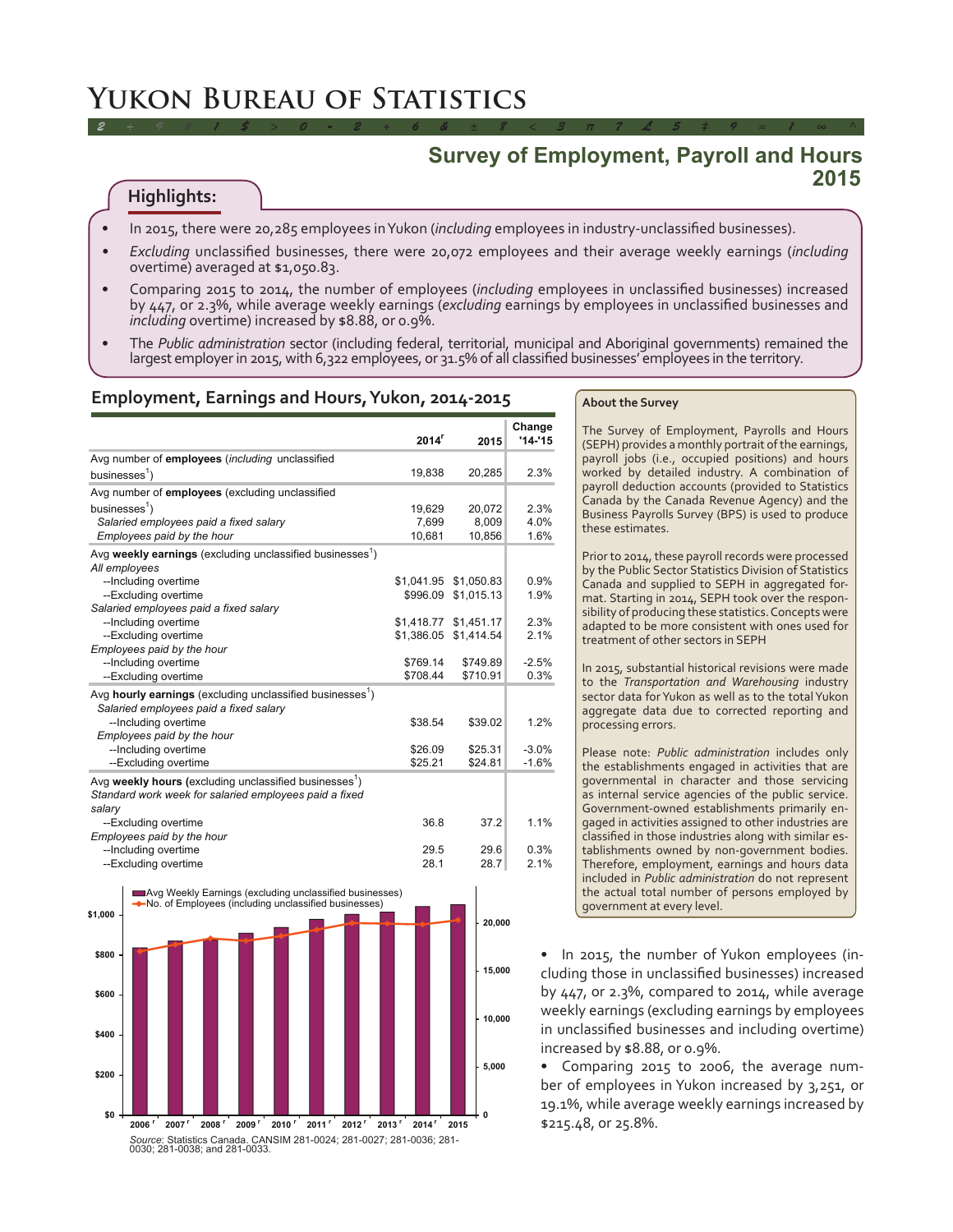# **Employment by Month, Yukon, 2011 to 2015**



Employment in Yukon varies with the season. It increases through the summer months and decreases in the winter. This is most apparent in the *Services-producing industries*, in which the largest proportion of Yukoners are employed. The number of employees typically remains high in the months of June, July, August and September and low in January.

*Source*: Statistics Canada. CANSIM 281-0023.

# **Goods-Producing vs. Services-Producing Industries Employment, Yukon, 2006 to 2015**

Over the last decade (2006-2015), the ratio of employment in *Goods-producing industries* to that in *Services-producing industries* has basically mirrored one another. As mining activity increased in Yukon from 2009 through 2012, the *Goodsproducing industries*' employment ratio increased, while the *Services-producing industries*' ratio decreased proportionately. The *Services-producing* industries' employment ratio started increasing in 2013 with declining mining activities.

Comparing 2015 to 2014, the number of *Services-producing industries'* workers increased by 609, or 3.4%, while the number of *Goods-producing industries'* workers decreased by 167, or 8.7%. *Source*: Statistics Canada. CANSIM 281-0024.



**Goods-producing** industries include the following industry sectors: *Forestry, logging and support*; *Mining, quarrying, and oil & gas ex traction*; *Utilities*; *Construction*; and *Manufacturing*.

**Services-producing** industries include the following industry sectors: Trade *(Wholesale trade* and *Retail trade)*; *Transportation and warehousing*; *Information and cultural industries*; *Finance and insurance*; *Real estate and rental and leasing*; *Professional, scientific and technical services*; *Management of companies and enterprises*; *Administrative and support services, waste management and remediation services*; *Educational services*; *Health care and social assistance*; *Arts, entertainment and recreation*; *Accommodation and food services*; *Other services*<sup>2</sup>  *(except public administration)*; and *Public administration*.

# **Average Weekly Earnings, Canada and Yukon, 2006 to 2015**

**\$1,000 \$1,100** Comparing 2015 to 2014, average earnings of Yukon employees (excluding employees working for unclassified businesses and including overtime) increased by 0.9%, while the Consumer Price Index (CPI) for Whitehorse (figures not available for Yukon) decreased by 0.2%. This resulted in a 'real' increase of 1.1% in Yukon's earnings. Meanwhile, Canada's average earnings increased by 1.8% and the national CPI rose by 1.1%, resulting in a 'real' increase of 0.7%.

Comparing 2015 to 2006, Yukon's earnings increased by \$215.48, or 25.8%, while the Whitehorse CPI increased 16.2%, resulting in a 'real' increase of 9.6%. During the same time period, Canada's earnings increased by \$197.01, or 26.1%, while the national CPI rose 16.0%, resulting in a 'real' increase of 10.1%.



**2006 2007 2008 2009 2010 2011 2012 2013 2014 2015 r r r r r r r r r** *Source*: Statistics Canada. CANSIM 281-0027 and 326-0020.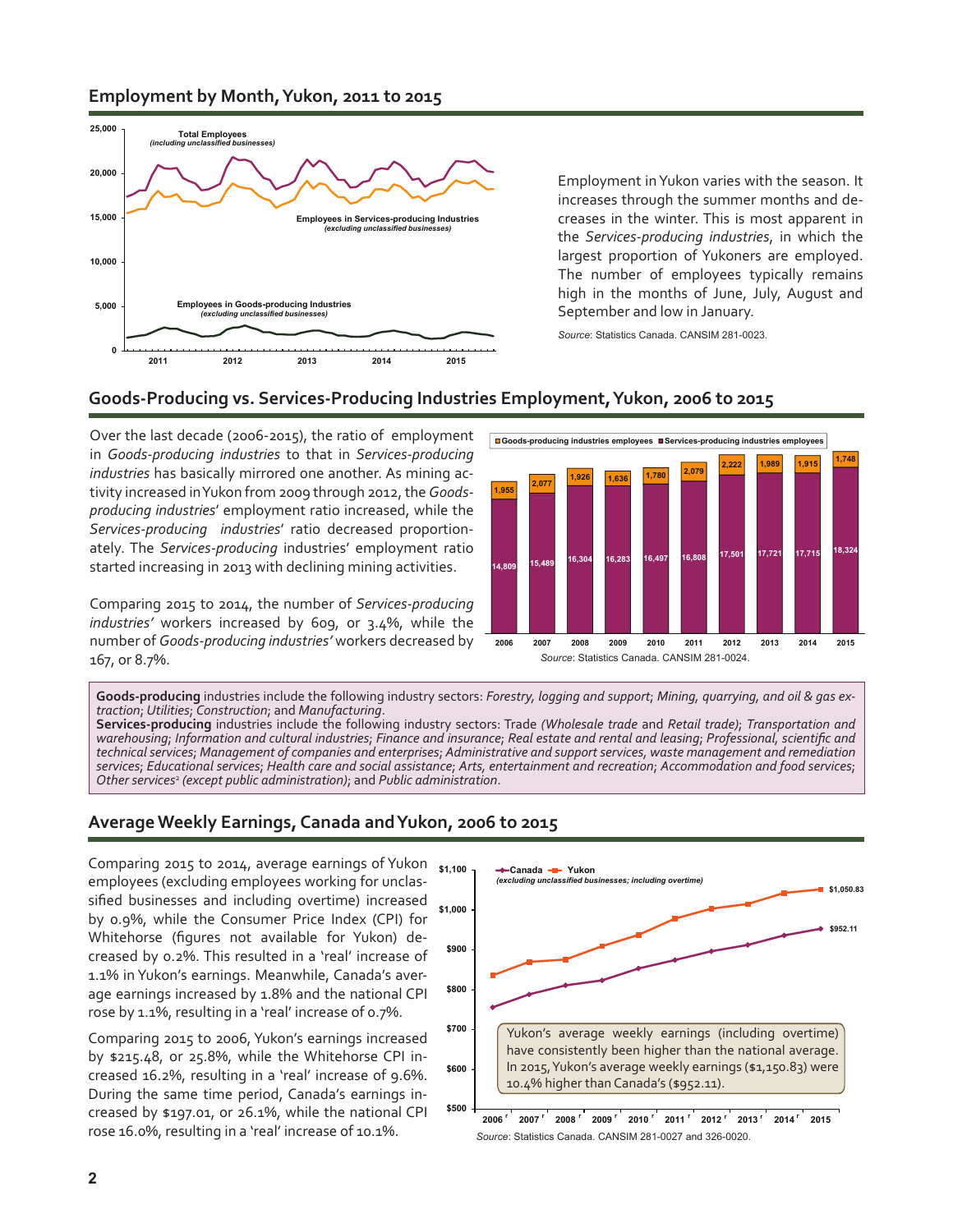# **Employment by Industry Sector, Yukon, 2014 and 2015**



The *Public administration* sector remained the territory's largest employer in 2015, representing 31.5% of the total employees in Yukon. The distribution of the total number of employees by industry sector did not change significantly from 2014 to 2015.

#### *Source*: Statistics Canada. CANSIM 281-0024.

### **Average Weekly Earnings (including overtime) by Selected Industry Sector and Subsector, Yukon, 2015**



*Source*: Statistics Canada. CANSIM 281-0027.

In 2015, and from all available average weekly earnings data by industry detail, employees in the *Public administration* sector remained the territory's highest paid at \$1,315.25. The subsectors of *Federal government public administration* and *Territorial public administration* earned \$1,613.29 and \$1,552.01, respectively, per week.

The *Public administration* sector earnings (\$1,315.25) were \$264.42 higher per week (or 25.2% higher) than the 2015 industrial aggregate (excluding unclassified businesses) for Yukon of \$1,050.83.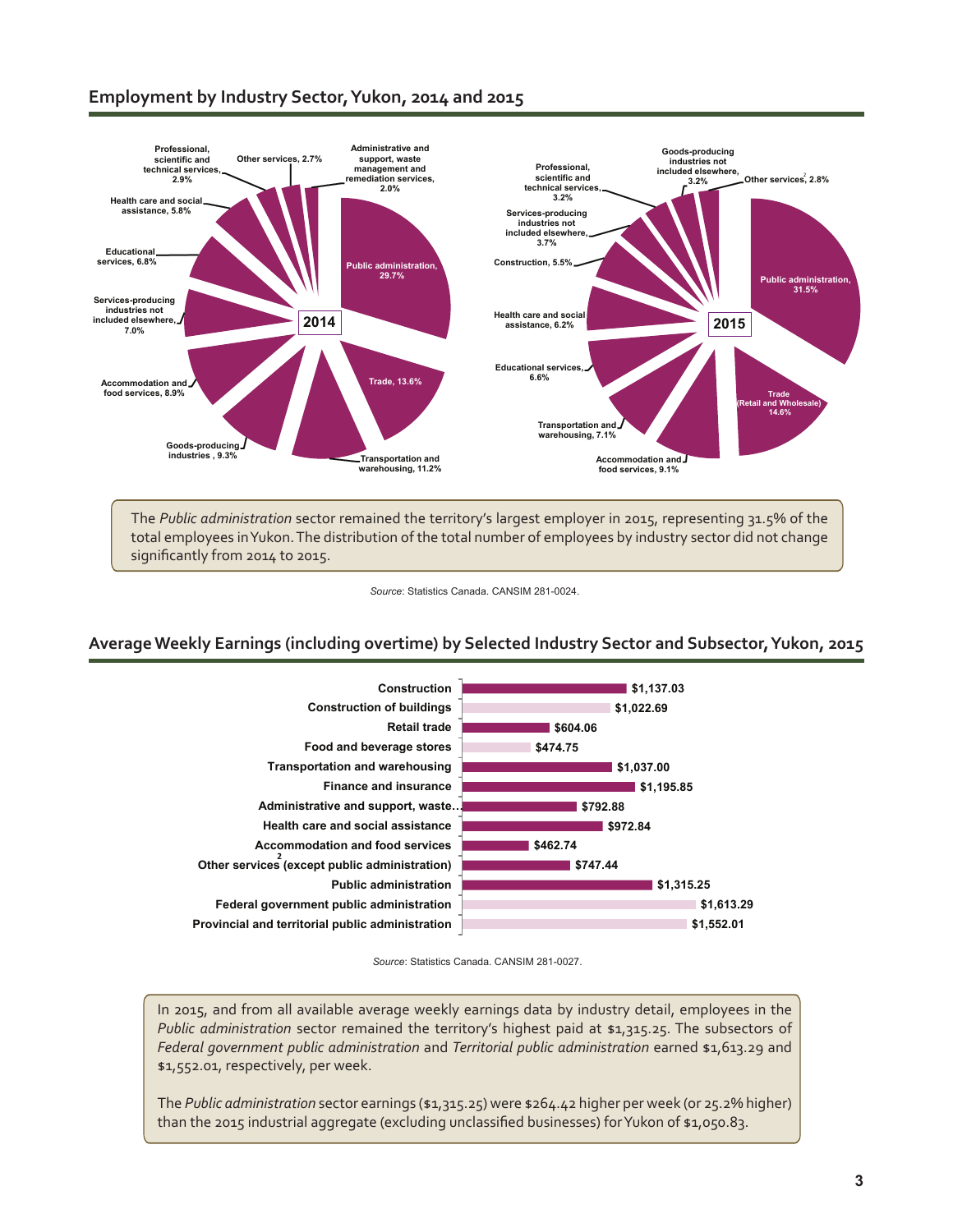# **Employment and Average Weekly Earnings (including overtime) by Industry, Yukon, 2014 to 2015**

| change '14 to '15<br>change '14 to '15<br>%<br>%<br>2015<br>2015<br>no.<br>no.<br>2014 <sup>r</sup><br>2014 <sup>r</sup><br>19,838<br>20,285<br>447<br>2.3%<br><br><br>$\cdots$<br>$\cdots$<br>Industrial aggregate excluding unclassified businesses <sup>1</sup><br>0.9%<br>19,629<br>443<br>2.3%<br>\$1,041.95 \$1,050.83<br>\$8.88<br>20,072<br>1,748<br>-167<br>$-8.7%$<br>\$1,288.08 \$1,225.48<br>$-$62.60$<br>$-4.9%$<br>1,915<br>Goods-producing industries<br>Construction<br>1,108<br>x \$1,137.03<br>X<br>x<br>$\mathsf{x}$<br>$\ddotsc$<br>$\cdots$<br>$-3.0%$<br>F<br>Construction of buildings<br>363<br>352<br>$-11$<br>\$1,022.69<br>$\ddot{\phantom{a}}$<br>$\ddot{\phantom{a}}$<br>Residential building construction<br>239<br>221<br>$-18$<br>$-7.5%$<br>F<br>F<br>$\ddot{\phantom{a}}$<br>$\sim$<br>Specialty trade contractors<br>X<br>X<br>X<br>X<br>x<br>x<br>$\ddotsc$<br>$\ddotsc$<br>Building equipment contractors<br>294<br>312<br>18<br>6.1%<br>X<br>x<br>x<br>$\cdots$<br>1.9%<br>17,715<br>18,324<br>609<br>3.4%<br>\$1,015.35 \$1,034.18<br>\$18.83<br>Services-producing industries<br>2.802<br>2.934<br>132<br>4.7%<br>\$679.75<br>\$682.05<br>\$2.30<br>0.3%<br>Trade<br>Wholesale trade<br>304<br>297<br>$-7$<br>$-2.3%$<br>\$1,514.31<br>F<br>$\ddot{\phantom{a}}$<br>$\sim$<br>Petroleum and petroleum product<br>95<br>F<br>х<br>х<br>х<br>$\cdots$<br>$\cdots$<br>merchant wholesalers<br>2.499<br>5.5%<br>\$578.26<br>\$604.06<br>\$25.80<br>4.5%<br>Retail trade<br>2.637<br>138<br>295<br>F<br>Motor vehicle and parts dealers<br>х<br>х<br>x<br>$\ldots$<br>$\ldots$<br>999<br>1,064<br>65<br>\$472.33<br>\$474.75<br>\$2.42<br>0.5%<br>Food and beverage stores<br>6.5%<br>922<br>\$430.78<br>Grocery stores<br>x<br>x<br>x<br>х<br>$\ldots$<br>$\cdots$<br>F<br>74<br>Clothing and clothing accessories stores<br>x<br>x<br>x<br>$\cdots$<br>$\cdots$<br>$\cdots$<br>163<br>$-12$<br>$-7.4%$<br>Miscellaneous store retailers<br>151<br>$\ddots$<br>$\ddotsc$<br>83<br>1,343<br>1,426<br>6.2%<br>\$1,037.95 \$1,037.00<br>$-$0.95$<br>$-0.1%$<br>Transportation and warehousing<br>Information and cultural industries<br>499<br>F<br>x<br>x<br>х<br>$\cdots$<br>$\cdots$<br>$\cdots$<br>366<br>x \$1,195.85<br>X<br>х<br>x<br>Finance and insurance<br>$\ddotsc$<br>$\ddotsc$<br>650<br>46<br>7.6%<br>604<br>Professional, scientific and technical services<br>$\ddotsc$<br>$\cdots$<br>22<br>108<br>130<br>20.4%<br>Management, scientific and technical consulting services<br>$\ddots$<br>$\ddotsc$<br>Administrative and support, waste<br>410<br>424<br>14<br>3.4%<br>\$770.73<br>\$792.88<br>\$22.15<br>2.9%<br>management and remediation services<br>1.399<br>$-4.8%$<br>F<br>1,332<br>$-67$<br>F<br><b>Educational services</b><br>1,238<br>3.4%<br>\$956.93<br>\$972.84<br>\$15.91<br>1.7%<br>1,197<br>41<br>Health care and social assistance<br>1,839<br>1,824<br>$-0.8%$<br>\$462.74<br>\$8.23<br>1.8%<br>Accommodation and food services<br>$-15$<br>\$454.51<br>$-69$<br>$-7.3%$<br>F<br>F<br>944<br>875<br>Accommodation services<br>$\ddot{\phantom{a}}$<br>6.0%<br>F<br>896<br>950<br>54<br>\$390.62<br>Food services and drinking places<br>$\ddot{\phantom{a}}$<br>F<br>Full-service restaurants and limited-service eating places<br>846<br>X<br>x<br>х<br>$\cdots$<br>$\ddotsc$<br>$\ddotsc$<br>Other services (except public administration) <sup>2</sup><br>564<br>0.0%<br>F<br>564<br>0<br>\$747.44<br>$\ddot{\phantom{a}}$<br>$\ddotsc$<br>F<br>6<br>F<br>Repair and maintenance<br>126<br>132<br>4.8%<br>$\ddot{\phantom{a}}$<br>$\ddot{\phantom{a}}$<br>F<br>F<br>112<br>2<br>1.8%<br>Personal and laundry services<br>110<br>$\ddot{\phantom{a}}$<br>$\ddot{\phantom{a}}$<br>Religious, grant-making, civic, and professional<br>F<br>327<br>F<br>319<br>-8<br>$-2.4%$<br>$\ddot{\phantom{a}}$<br>$\ddotsc$<br>and similar organizations<br>0.0%<br>F<br>Civic and social organizations<br>130<br>130<br>$\Omega$<br>F<br>3.5%<br>1.5%<br>6,109<br>6,322<br>213<br>\$1,295.54 \$1,315.25<br>\$19.71<br>Public administration<br>$-0.2%$<br>2.1%<br>Federal government public administration<br>479<br>478<br>\$1,579.49 \$1,613.29<br>\$33.80<br>$-1$<br>6.0%<br>Provincial and territorial public administration<br>3,637<br>3,663<br>26<br>0.7%<br>\$1,463.67 \$1,552.01<br>\$88.34<br>0.7%<br>Local, municipal and regional public administration <sup>3</sup><br>542<br>546<br>4<br>F<br>F<br>Aboriginal public administration<br>12.7%<br>1,451<br>1,635<br>184<br>$\ddot{\phantom{a}}$ |                                                                     |     |     | <b>Number of Employees</b> |      | <b>Avg Weekly Earnings</b> |  |  |  |
|----------------------------------------------------------------------------------------------------------------------------------------------------------------------------------------------------------------------------------------------------------------------------------------------------------------------------------------------------------------------------------------------------------------------------------------------------------------------------------------------------------------------------------------------------------------------------------------------------------------------------------------------------------------------------------------------------------------------------------------------------------------------------------------------------------------------------------------------------------------------------------------------------------------------------------------------------------------------------------------------------------------------------------------------------------------------------------------------------------------------------------------------------------------------------------------------------------------------------------------------------------------------------------------------------------------------------------------------------------------------------------------------------------------------------------------------------------------------------------------------------------------------------------------------------------------------------------------------------------------------------------------------------------------------------------------------------------------------------------------------------------------------------------------------------------------------------------------------------------------------------------------------------------------------------------------------------------------------------------------------------------------------------------------------------------------------------------------------------------------------------------------------------------------------------------------------------------------------------------------------------------------------------------------------------------------------------------------------------------------------------------------------------------------------------------------------------------------------------------------------------------------------------------------------------------------------------------------------------------------------------------------------------------------------------------------------------------------------------------------------------------------------------------------------------------------------------------------------------------------------------------------------------------------------------------------------------------------------------------------------------------------------------------------------------------------------------------------------------------------------------------------------------------------------------------------------------------------------------------------------------------------------------------------------------------------------------------------------------------------------------------------------------------------------------------------------------------------------------------------------------------------------------------------------------------------------------------------------------------------------------------------------------------------------------------------------------------------------------------------------------------------------------------------------------------------------------------------------------------------------------------------------------------------------------------------------------------------------------------------------------------------------------------------------------------------------------------------------------------------------------------------------------------------------------------------------------------------------------------------------------------------------------------------------------------------------------------------------------------------------------------------------------------------------------------------------------------------------------------------------------------------------------------------------------------------------------|---------------------------------------------------------------------|-----|-----|----------------------------|------|----------------------------|--|--|--|
|                                                                                                                                                                                                                                                                                                                                                                                                                                                                                                                                                                                                                                                                                                                                                                                                                                                                                                                                                                                                                                                                                                                                                                                                                                                                                                                                                                                                                                                                                                                                                                                                                                                                                                                                                                                                                                                                                                                                                                                                                                                                                                                                                                                                                                                                                                                                                                                                                                                                                                                                                                                                                                                                                                                                                                                                                                                                                                                                                                                                                                                                                                                                                                                                                                                                                                                                                                                                                                                                                                                                                                                                                                                                                                                                                                                                                                                                                                                                                                                                                                                                                                                                                                                                                                                                                                                                                                                                                                                                                                                                                                            |                                                                     |     |     |                            |      |                            |  |  |  |
|                                                                                                                                                                                                                                                                                                                                                                                                                                                                                                                                                                                                                                                                                                                                                                                                                                                                                                                                                                                                                                                                                                                                                                                                                                                                                                                                                                                                                                                                                                                                                                                                                                                                                                                                                                                                                                                                                                                                                                                                                                                                                                                                                                                                                                                                                                                                                                                                                                                                                                                                                                                                                                                                                                                                                                                                                                                                                                                                                                                                                                                                                                                                                                                                                                                                                                                                                                                                                                                                                                                                                                                                                                                                                                                                                                                                                                                                                                                                                                                                                                                                                                                                                                                                                                                                                                                                                                                                                                                                                                                                                                            |                                                                     |     |     |                            |      |                            |  |  |  |
|                                                                                                                                                                                                                                                                                                                                                                                                                                                                                                                                                                                                                                                                                                                                                                                                                                                                                                                                                                                                                                                                                                                                                                                                                                                                                                                                                                                                                                                                                                                                                                                                                                                                                                                                                                                                                                                                                                                                                                                                                                                                                                                                                                                                                                                                                                                                                                                                                                                                                                                                                                                                                                                                                                                                                                                                                                                                                                                                                                                                                                                                                                                                                                                                                                                                                                                                                                                                                                                                                                                                                                                                                                                                                                                                                                                                                                                                                                                                                                                                                                                                                                                                                                                                                                                                                                                                                                                                                                                                                                                                                                            | Industrial Aggregate including unclassified businesses <sup>1</sup> |     |     |                            |      |                            |  |  |  |
|                                                                                                                                                                                                                                                                                                                                                                                                                                                                                                                                                                                                                                                                                                                                                                                                                                                                                                                                                                                                                                                                                                                                                                                                                                                                                                                                                                                                                                                                                                                                                                                                                                                                                                                                                                                                                                                                                                                                                                                                                                                                                                                                                                                                                                                                                                                                                                                                                                                                                                                                                                                                                                                                                                                                                                                                                                                                                                                                                                                                                                                                                                                                                                                                                                                                                                                                                                                                                                                                                                                                                                                                                                                                                                                                                                                                                                                                                                                                                                                                                                                                                                                                                                                                                                                                                                                                                                                                                                                                                                                                                                            |                                                                     |     |     |                            |      |                            |  |  |  |
|                                                                                                                                                                                                                                                                                                                                                                                                                                                                                                                                                                                                                                                                                                                                                                                                                                                                                                                                                                                                                                                                                                                                                                                                                                                                                                                                                                                                                                                                                                                                                                                                                                                                                                                                                                                                                                                                                                                                                                                                                                                                                                                                                                                                                                                                                                                                                                                                                                                                                                                                                                                                                                                                                                                                                                                                                                                                                                                                                                                                                                                                                                                                                                                                                                                                                                                                                                                                                                                                                                                                                                                                                                                                                                                                                                                                                                                                                                                                                                                                                                                                                                                                                                                                                                                                                                                                                                                                                                                                                                                                                                            |                                                                     |     |     |                            |      |                            |  |  |  |
|                                                                                                                                                                                                                                                                                                                                                                                                                                                                                                                                                                                                                                                                                                                                                                                                                                                                                                                                                                                                                                                                                                                                                                                                                                                                                                                                                                                                                                                                                                                                                                                                                                                                                                                                                                                                                                                                                                                                                                                                                                                                                                                                                                                                                                                                                                                                                                                                                                                                                                                                                                                                                                                                                                                                                                                                                                                                                                                                                                                                                                                                                                                                                                                                                                                                                                                                                                                                                                                                                                                                                                                                                                                                                                                                                                                                                                                                                                                                                                                                                                                                                                                                                                                                                                                                                                                                                                                                                                                                                                                                                                            |                                                                     |     |     |                            |      |                            |  |  |  |
|                                                                                                                                                                                                                                                                                                                                                                                                                                                                                                                                                                                                                                                                                                                                                                                                                                                                                                                                                                                                                                                                                                                                                                                                                                                                                                                                                                                                                                                                                                                                                                                                                                                                                                                                                                                                                                                                                                                                                                                                                                                                                                                                                                                                                                                                                                                                                                                                                                                                                                                                                                                                                                                                                                                                                                                                                                                                                                                                                                                                                                                                                                                                                                                                                                                                                                                                                                                                                                                                                                                                                                                                                                                                                                                                                                                                                                                                                                                                                                                                                                                                                                                                                                                                                                                                                                                                                                                                                                                                                                                                                                            |                                                                     |     |     |                            |      |                            |  |  |  |
|                                                                                                                                                                                                                                                                                                                                                                                                                                                                                                                                                                                                                                                                                                                                                                                                                                                                                                                                                                                                                                                                                                                                                                                                                                                                                                                                                                                                                                                                                                                                                                                                                                                                                                                                                                                                                                                                                                                                                                                                                                                                                                                                                                                                                                                                                                                                                                                                                                                                                                                                                                                                                                                                                                                                                                                                                                                                                                                                                                                                                                                                                                                                                                                                                                                                                                                                                                                                                                                                                                                                                                                                                                                                                                                                                                                                                                                                                                                                                                                                                                                                                                                                                                                                                                                                                                                                                                                                                                                                                                                                                                            |                                                                     |     |     |                            |      |                            |  |  |  |
|                                                                                                                                                                                                                                                                                                                                                                                                                                                                                                                                                                                                                                                                                                                                                                                                                                                                                                                                                                                                                                                                                                                                                                                                                                                                                                                                                                                                                                                                                                                                                                                                                                                                                                                                                                                                                                                                                                                                                                                                                                                                                                                                                                                                                                                                                                                                                                                                                                                                                                                                                                                                                                                                                                                                                                                                                                                                                                                                                                                                                                                                                                                                                                                                                                                                                                                                                                                                                                                                                                                                                                                                                                                                                                                                                                                                                                                                                                                                                                                                                                                                                                                                                                                                                                                                                                                                                                                                                                                                                                                                                                            |                                                                     |     |     |                            |      |                            |  |  |  |
|                                                                                                                                                                                                                                                                                                                                                                                                                                                                                                                                                                                                                                                                                                                                                                                                                                                                                                                                                                                                                                                                                                                                                                                                                                                                                                                                                                                                                                                                                                                                                                                                                                                                                                                                                                                                                                                                                                                                                                                                                                                                                                                                                                                                                                                                                                                                                                                                                                                                                                                                                                                                                                                                                                                                                                                                                                                                                                                                                                                                                                                                                                                                                                                                                                                                                                                                                                                                                                                                                                                                                                                                                                                                                                                                                                                                                                                                                                                                                                                                                                                                                                                                                                                                                                                                                                                                                                                                                                                                                                                                                                            |                                                                     |     |     |                            |      |                            |  |  |  |
|                                                                                                                                                                                                                                                                                                                                                                                                                                                                                                                                                                                                                                                                                                                                                                                                                                                                                                                                                                                                                                                                                                                                                                                                                                                                                                                                                                                                                                                                                                                                                                                                                                                                                                                                                                                                                                                                                                                                                                                                                                                                                                                                                                                                                                                                                                                                                                                                                                                                                                                                                                                                                                                                                                                                                                                                                                                                                                                                                                                                                                                                                                                                                                                                                                                                                                                                                                                                                                                                                                                                                                                                                                                                                                                                                                                                                                                                                                                                                                                                                                                                                                                                                                                                                                                                                                                                                                                                                                                                                                                                                                            |                                                                     |     |     |                            |      |                            |  |  |  |
|                                                                                                                                                                                                                                                                                                                                                                                                                                                                                                                                                                                                                                                                                                                                                                                                                                                                                                                                                                                                                                                                                                                                                                                                                                                                                                                                                                                                                                                                                                                                                                                                                                                                                                                                                                                                                                                                                                                                                                                                                                                                                                                                                                                                                                                                                                                                                                                                                                                                                                                                                                                                                                                                                                                                                                                                                                                                                                                                                                                                                                                                                                                                                                                                                                                                                                                                                                                                                                                                                                                                                                                                                                                                                                                                                                                                                                                                                                                                                                                                                                                                                                                                                                                                                                                                                                                                                                                                                                                                                                                                                                            |                                                                     |     |     |                            |      |                            |  |  |  |
|                                                                                                                                                                                                                                                                                                                                                                                                                                                                                                                                                                                                                                                                                                                                                                                                                                                                                                                                                                                                                                                                                                                                                                                                                                                                                                                                                                                                                                                                                                                                                                                                                                                                                                                                                                                                                                                                                                                                                                                                                                                                                                                                                                                                                                                                                                                                                                                                                                                                                                                                                                                                                                                                                                                                                                                                                                                                                                                                                                                                                                                                                                                                                                                                                                                                                                                                                                                                                                                                                                                                                                                                                                                                                                                                                                                                                                                                                                                                                                                                                                                                                                                                                                                                                                                                                                                                                                                                                                                                                                                                                                            |                                                                     |     |     |                            |      |                            |  |  |  |
|                                                                                                                                                                                                                                                                                                                                                                                                                                                                                                                                                                                                                                                                                                                                                                                                                                                                                                                                                                                                                                                                                                                                                                                                                                                                                                                                                                                                                                                                                                                                                                                                                                                                                                                                                                                                                                                                                                                                                                                                                                                                                                                                                                                                                                                                                                                                                                                                                                                                                                                                                                                                                                                                                                                                                                                                                                                                                                                                                                                                                                                                                                                                                                                                                                                                                                                                                                                                                                                                                                                                                                                                                                                                                                                                                                                                                                                                                                                                                                                                                                                                                                                                                                                                                                                                                                                                                                                                                                                                                                                                                                            |                                                                     |     |     |                            |      |                            |  |  |  |
|                                                                                                                                                                                                                                                                                                                                                                                                                                                                                                                                                                                                                                                                                                                                                                                                                                                                                                                                                                                                                                                                                                                                                                                                                                                                                                                                                                                                                                                                                                                                                                                                                                                                                                                                                                                                                                                                                                                                                                                                                                                                                                                                                                                                                                                                                                                                                                                                                                                                                                                                                                                                                                                                                                                                                                                                                                                                                                                                                                                                                                                                                                                                                                                                                                                                                                                                                                                                                                                                                                                                                                                                                                                                                                                                                                                                                                                                                                                                                                                                                                                                                                                                                                                                                                                                                                                                                                                                                                                                                                                                                                            |                                                                     |     |     |                            |      |                            |  |  |  |
|                                                                                                                                                                                                                                                                                                                                                                                                                                                                                                                                                                                                                                                                                                                                                                                                                                                                                                                                                                                                                                                                                                                                                                                                                                                                                                                                                                                                                                                                                                                                                                                                                                                                                                                                                                                                                                                                                                                                                                                                                                                                                                                                                                                                                                                                                                                                                                                                                                                                                                                                                                                                                                                                                                                                                                                                                                                                                                                                                                                                                                                                                                                                                                                                                                                                                                                                                                                                                                                                                                                                                                                                                                                                                                                                                                                                                                                                                                                                                                                                                                                                                                                                                                                                                                                                                                                                                                                                                                                                                                                                                                            |                                                                     |     |     |                            |      |                            |  |  |  |
|                                                                                                                                                                                                                                                                                                                                                                                                                                                                                                                                                                                                                                                                                                                                                                                                                                                                                                                                                                                                                                                                                                                                                                                                                                                                                                                                                                                                                                                                                                                                                                                                                                                                                                                                                                                                                                                                                                                                                                                                                                                                                                                                                                                                                                                                                                                                                                                                                                                                                                                                                                                                                                                                                                                                                                                                                                                                                                                                                                                                                                                                                                                                                                                                                                                                                                                                                                                                                                                                                                                                                                                                                                                                                                                                                                                                                                                                                                                                                                                                                                                                                                                                                                                                                                                                                                                                                                                                                                                                                                                                                                            |                                                                     |     |     |                            |      |                            |  |  |  |
|                                                                                                                                                                                                                                                                                                                                                                                                                                                                                                                                                                                                                                                                                                                                                                                                                                                                                                                                                                                                                                                                                                                                                                                                                                                                                                                                                                                                                                                                                                                                                                                                                                                                                                                                                                                                                                                                                                                                                                                                                                                                                                                                                                                                                                                                                                                                                                                                                                                                                                                                                                                                                                                                                                                                                                                                                                                                                                                                                                                                                                                                                                                                                                                                                                                                                                                                                                                                                                                                                                                                                                                                                                                                                                                                                                                                                                                                                                                                                                                                                                                                                                                                                                                                                                                                                                                                                                                                                                                                                                                                                                            |                                                                     |     |     |                            |      |                            |  |  |  |
|                                                                                                                                                                                                                                                                                                                                                                                                                                                                                                                                                                                                                                                                                                                                                                                                                                                                                                                                                                                                                                                                                                                                                                                                                                                                                                                                                                                                                                                                                                                                                                                                                                                                                                                                                                                                                                                                                                                                                                                                                                                                                                                                                                                                                                                                                                                                                                                                                                                                                                                                                                                                                                                                                                                                                                                                                                                                                                                                                                                                                                                                                                                                                                                                                                                                                                                                                                                                                                                                                                                                                                                                                                                                                                                                                                                                                                                                                                                                                                                                                                                                                                                                                                                                                                                                                                                                                                                                                                                                                                                                                                            |                                                                     |     |     |                            |      |                            |  |  |  |
|                                                                                                                                                                                                                                                                                                                                                                                                                                                                                                                                                                                                                                                                                                                                                                                                                                                                                                                                                                                                                                                                                                                                                                                                                                                                                                                                                                                                                                                                                                                                                                                                                                                                                                                                                                                                                                                                                                                                                                                                                                                                                                                                                                                                                                                                                                                                                                                                                                                                                                                                                                                                                                                                                                                                                                                                                                                                                                                                                                                                                                                                                                                                                                                                                                                                                                                                                                                                                                                                                                                                                                                                                                                                                                                                                                                                                                                                                                                                                                                                                                                                                                                                                                                                                                                                                                                                                                                                                                                                                                                                                                            |                                                                     |     |     |                            |      |                            |  |  |  |
|                                                                                                                                                                                                                                                                                                                                                                                                                                                                                                                                                                                                                                                                                                                                                                                                                                                                                                                                                                                                                                                                                                                                                                                                                                                                                                                                                                                                                                                                                                                                                                                                                                                                                                                                                                                                                                                                                                                                                                                                                                                                                                                                                                                                                                                                                                                                                                                                                                                                                                                                                                                                                                                                                                                                                                                                                                                                                                                                                                                                                                                                                                                                                                                                                                                                                                                                                                                                                                                                                                                                                                                                                                                                                                                                                                                                                                                                                                                                                                                                                                                                                                                                                                                                                                                                                                                                                                                                                                                                                                                                                                            |                                                                     |     |     |                            |      |                            |  |  |  |
|                                                                                                                                                                                                                                                                                                                                                                                                                                                                                                                                                                                                                                                                                                                                                                                                                                                                                                                                                                                                                                                                                                                                                                                                                                                                                                                                                                                                                                                                                                                                                                                                                                                                                                                                                                                                                                                                                                                                                                                                                                                                                                                                                                                                                                                                                                                                                                                                                                                                                                                                                                                                                                                                                                                                                                                                                                                                                                                                                                                                                                                                                                                                                                                                                                                                                                                                                                                                                                                                                                                                                                                                                                                                                                                                                                                                                                                                                                                                                                                                                                                                                                                                                                                                                                                                                                                                                                                                                                                                                                                                                                            |                                                                     |     |     |                            |      |                            |  |  |  |
|                                                                                                                                                                                                                                                                                                                                                                                                                                                                                                                                                                                                                                                                                                                                                                                                                                                                                                                                                                                                                                                                                                                                                                                                                                                                                                                                                                                                                                                                                                                                                                                                                                                                                                                                                                                                                                                                                                                                                                                                                                                                                                                                                                                                                                                                                                                                                                                                                                                                                                                                                                                                                                                                                                                                                                                                                                                                                                                                                                                                                                                                                                                                                                                                                                                                                                                                                                                                                                                                                                                                                                                                                                                                                                                                                                                                                                                                                                                                                                                                                                                                                                                                                                                                                                                                                                                                                                                                                                                                                                                                                                            |                                                                     |     |     |                            |      |                            |  |  |  |
|                                                                                                                                                                                                                                                                                                                                                                                                                                                                                                                                                                                                                                                                                                                                                                                                                                                                                                                                                                                                                                                                                                                                                                                                                                                                                                                                                                                                                                                                                                                                                                                                                                                                                                                                                                                                                                                                                                                                                                                                                                                                                                                                                                                                                                                                                                                                                                                                                                                                                                                                                                                                                                                                                                                                                                                                                                                                                                                                                                                                                                                                                                                                                                                                                                                                                                                                                                                                                                                                                                                                                                                                                                                                                                                                                                                                                                                                                                                                                                                                                                                                                                                                                                                                                                                                                                                                                                                                                                                                                                                                                                            |                                                                     |     |     |                            |      |                            |  |  |  |
|                                                                                                                                                                                                                                                                                                                                                                                                                                                                                                                                                                                                                                                                                                                                                                                                                                                                                                                                                                                                                                                                                                                                                                                                                                                                                                                                                                                                                                                                                                                                                                                                                                                                                                                                                                                                                                                                                                                                                                                                                                                                                                                                                                                                                                                                                                                                                                                                                                                                                                                                                                                                                                                                                                                                                                                                                                                                                                                                                                                                                                                                                                                                                                                                                                                                                                                                                                                                                                                                                                                                                                                                                                                                                                                                                                                                                                                                                                                                                                                                                                                                                                                                                                                                                                                                                                                                                                                                                                                                                                                                                                            |                                                                     |     |     |                            |      |                            |  |  |  |
|                                                                                                                                                                                                                                                                                                                                                                                                                                                                                                                                                                                                                                                                                                                                                                                                                                                                                                                                                                                                                                                                                                                                                                                                                                                                                                                                                                                                                                                                                                                                                                                                                                                                                                                                                                                                                                                                                                                                                                                                                                                                                                                                                                                                                                                                                                                                                                                                                                                                                                                                                                                                                                                                                                                                                                                                                                                                                                                                                                                                                                                                                                                                                                                                                                                                                                                                                                                                                                                                                                                                                                                                                                                                                                                                                                                                                                                                                                                                                                                                                                                                                                                                                                                                                                                                                                                                                                                                                                                                                                                                                                            |                                                                     |     |     |                            |      |                            |  |  |  |
|                                                                                                                                                                                                                                                                                                                                                                                                                                                                                                                                                                                                                                                                                                                                                                                                                                                                                                                                                                                                                                                                                                                                                                                                                                                                                                                                                                                                                                                                                                                                                                                                                                                                                                                                                                                                                                                                                                                                                                                                                                                                                                                                                                                                                                                                                                                                                                                                                                                                                                                                                                                                                                                                                                                                                                                                                                                                                                                                                                                                                                                                                                                                                                                                                                                                                                                                                                                                                                                                                                                                                                                                                                                                                                                                                                                                                                                                                                                                                                                                                                                                                                                                                                                                                                                                                                                                                                                                                                                                                                                                                                            |                                                                     |     |     |                            |      |                            |  |  |  |
|                                                                                                                                                                                                                                                                                                                                                                                                                                                                                                                                                                                                                                                                                                                                                                                                                                                                                                                                                                                                                                                                                                                                                                                                                                                                                                                                                                                                                                                                                                                                                                                                                                                                                                                                                                                                                                                                                                                                                                                                                                                                                                                                                                                                                                                                                                                                                                                                                                                                                                                                                                                                                                                                                                                                                                                                                                                                                                                                                                                                                                                                                                                                                                                                                                                                                                                                                                                                                                                                                                                                                                                                                                                                                                                                                                                                                                                                                                                                                                                                                                                                                                                                                                                                                                                                                                                                                                                                                                                                                                                                                                            |                                                                     |     |     |                            |      |                            |  |  |  |
|                                                                                                                                                                                                                                                                                                                                                                                                                                                                                                                                                                                                                                                                                                                                                                                                                                                                                                                                                                                                                                                                                                                                                                                                                                                                                                                                                                                                                                                                                                                                                                                                                                                                                                                                                                                                                                                                                                                                                                                                                                                                                                                                                                                                                                                                                                                                                                                                                                                                                                                                                                                                                                                                                                                                                                                                                                                                                                                                                                                                                                                                                                                                                                                                                                                                                                                                                                                                                                                                                                                                                                                                                                                                                                                                                                                                                                                                                                                                                                                                                                                                                                                                                                                                                                                                                                                                                                                                                                                                                                                                                                            |                                                                     |     |     |                            |      |                            |  |  |  |
|                                                                                                                                                                                                                                                                                                                                                                                                                                                                                                                                                                                                                                                                                                                                                                                                                                                                                                                                                                                                                                                                                                                                                                                                                                                                                                                                                                                                                                                                                                                                                                                                                                                                                                                                                                                                                                                                                                                                                                                                                                                                                                                                                                                                                                                                                                                                                                                                                                                                                                                                                                                                                                                                                                                                                                                                                                                                                                                                                                                                                                                                                                                                                                                                                                                                                                                                                                                                                                                                                                                                                                                                                                                                                                                                                                                                                                                                                                                                                                                                                                                                                                                                                                                                                                                                                                                                                                                                                                                                                                                                                                            |                                                                     |     |     |                            |      |                            |  |  |  |
|                                                                                                                                                                                                                                                                                                                                                                                                                                                                                                                                                                                                                                                                                                                                                                                                                                                                                                                                                                                                                                                                                                                                                                                                                                                                                                                                                                                                                                                                                                                                                                                                                                                                                                                                                                                                                                                                                                                                                                                                                                                                                                                                                                                                                                                                                                                                                                                                                                                                                                                                                                                                                                                                                                                                                                                                                                                                                                                                                                                                                                                                                                                                                                                                                                                                                                                                                                                                                                                                                                                                                                                                                                                                                                                                                                                                                                                                                                                                                                                                                                                                                                                                                                                                                                                                                                                                                                                                                                                                                                                                                                            |                                                                     |     |     |                            |      |                            |  |  |  |
|                                                                                                                                                                                                                                                                                                                                                                                                                                                                                                                                                                                                                                                                                                                                                                                                                                                                                                                                                                                                                                                                                                                                                                                                                                                                                                                                                                                                                                                                                                                                                                                                                                                                                                                                                                                                                                                                                                                                                                                                                                                                                                                                                                                                                                                                                                                                                                                                                                                                                                                                                                                                                                                                                                                                                                                                                                                                                                                                                                                                                                                                                                                                                                                                                                                                                                                                                                                                                                                                                                                                                                                                                                                                                                                                                                                                                                                                                                                                                                                                                                                                                                                                                                                                                                                                                                                                                                                                                                                                                                                                                                            |                                                                     |     |     |                            |      |                            |  |  |  |
|                                                                                                                                                                                                                                                                                                                                                                                                                                                                                                                                                                                                                                                                                                                                                                                                                                                                                                                                                                                                                                                                                                                                                                                                                                                                                                                                                                                                                                                                                                                                                                                                                                                                                                                                                                                                                                                                                                                                                                                                                                                                                                                                                                                                                                                                                                                                                                                                                                                                                                                                                                                                                                                                                                                                                                                                                                                                                                                                                                                                                                                                                                                                                                                                                                                                                                                                                                                                                                                                                                                                                                                                                                                                                                                                                                                                                                                                                                                                                                                                                                                                                                                                                                                                                                                                                                                                                                                                                                                                                                                                                                            |                                                                     |     |     |                            |      |                            |  |  |  |
|                                                                                                                                                                                                                                                                                                                                                                                                                                                                                                                                                                                                                                                                                                                                                                                                                                                                                                                                                                                                                                                                                                                                                                                                                                                                                                                                                                                                                                                                                                                                                                                                                                                                                                                                                                                                                                                                                                                                                                                                                                                                                                                                                                                                                                                                                                                                                                                                                                                                                                                                                                                                                                                                                                                                                                                                                                                                                                                                                                                                                                                                                                                                                                                                                                                                                                                                                                                                                                                                                                                                                                                                                                                                                                                                                                                                                                                                                                                                                                                                                                                                                                                                                                                                                                                                                                                                                                                                                                                                                                                                                                            |                                                                     |     |     |                            |      |                            |  |  |  |
|                                                                                                                                                                                                                                                                                                                                                                                                                                                                                                                                                                                                                                                                                                                                                                                                                                                                                                                                                                                                                                                                                                                                                                                                                                                                                                                                                                                                                                                                                                                                                                                                                                                                                                                                                                                                                                                                                                                                                                                                                                                                                                                                                                                                                                                                                                                                                                                                                                                                                                                                                                                                                                                                                                                                                                                                                                                                                                                                                                                                                                                                                                                                                                                                                                                                                                                                                                                                                                                                                                                                                                                                                                                                                                                                                                                                                                                                                                                                                                                                                                                                                                                                                                                                                                                                                                                                                                                                                                                                                                                                                                            |                                                                     |     |     |                            |      |                            |  |  |  |
|                                                                                                                                                                                                                                                                                                                                                                                                                                                                                                                                                                                                                                                                                                                                                                                                                                                                                                                                                                                                                                                                                                                                                                                                                                                                                                                                                                                                                                                                                                                                                                                                                                                                                                                                                                                                                                                                                                                                                                                                                                                                                                                                                                                                                                                                                                                                                                                                                                                                                                                                                                                                                                                                                                                                                                                                                                                                                                                                                                                                                                                                                                                                                                                                                                                                                                                                                                                                                                                                                                                                                                                                                                                                                                                                                                                                                                                                                                                                                                                                                                                                                                                                                                                                                                                                                                                                                                                                                                                                                                                                                                            |                                                                     |     |     |                            |      |                            |  |  |  |
|                                                                                                                                                                                                                                                                                                                                                                                                                                                                                                                                                                                                                                                                                                                                                                                                                                                                                                                                                                                                                                                                                                                                                                                                                                                                                                                                                                                                                                                                                                                                                                                                                                                                                                                                                                                                                                                                                                                                                                                                                                                                                                                                                                                                                                                                                                                                                                                                                                                                                                                                                                                                                                                                                                                                                                                                                                                                                                                                                                                                                                                                                                                                                                                                                                                                                                                                                                                                                                                                                                                                                                                                                                                                                                                                                                                                                                                                                                                                                                                                                                                                                                                                                                                                                                                                                                                                                                                                                                                                                                                                                                            |                                                                     |     |     |                            |      |                            |  |  |  |
|                                                                                                                                                                                                                                                                                                                                                                                                                                                                                                                                                                                                                                                                                                                                                                                                                                                                                                                                                                                                                                                                                                                                                                                                                                                                                                                                                                                                                                                                                                                                                                                                                                                                                                                                                                                                                                                                                                                                                                                                                                                                                                                                                                                                                                                                                                                                                                                                                                                                                                                                                                                                                                                                                                                                                                                                                                                                                                                                                                                                                                                                                                                                                                                                                                                                                                                                                                                                                                                                                                                                                                                                                                                                                                                                                                                                                                                                                                                                                                                                                                                                                                                                                                                                                                                                                                                                                                                                                                                                                                                                                                            |                                                                     |     |     |                            |      |                            |  |  |  |
|                                                                                                                                                                                                                                                                                                                                                                                                                                                                                                                                                                                                                                                                                                                                                                                                                                                                                                                                                                                                                                                                                                                                                                                                                                                                                                                                                                                                                                                                                                                                                                                                                                                                                                                                                                                                                                                                                                                                                                                                                                                                                                                                                                                                                                                                                                                                                                                                                                                                                                                                                                                                                                                                                                                                                                                                                                                                                                                                                                                                                                                                                                                                                                                                                                                                                                                                                                                                                                                                                                                                                                                                                                                                                                                                                                                                                                                                                                                                                                                                                                                                                                                                                                                                                                                                                                                                                                                                                                                                                                                                                                            |                                                                     |     |     |                            |      |                            |  |  |  |
|                                                                                                                                                                                                                                                                                                                                                                                                                                                                                                                                                                                                                                                                                                                                                                                                                                                                                                                                                                                                                                                                                                                                                                                                                                                                                                                                                                                                                                                                                                                                                                                                                                                                                                                                                                                                                                                                                                                                                                                                                                                                                                                                                                                                                                                                                                                                                                                                                                                                                                                                                                                                                                                                                                                                                                                                                                                                                                                                                                                                                                                                                                                                                                                                                                                                                                                                                                                                                                                                                                                                                                                                                                                                                                                                                                                                                                                                                                                                                                                                                                                                                                                                                                                                                                                                                                                                                                                                                                                                                                                                                                            |                                                                     |     |     |                            |      |                            |  |  |  |
|                                                                                                                                                                                                                                                                                                                                                                                                                                                                                                                                                                                                                                                                                                                                                                                                                                                                                                                                                                                                                                                                                                                                                                                                                                                                                                                                                                                                                                                                                                                                                                                                                                                                                                                                                                                                                                                                                                                                                                                                                                                                                                                                                                                                                                                                                                                                                                                                                                                                                                                                                                                                                                                                                                                                                                                                                                                                                                                                                                                                                                                                                                                                                                                                                                                                                                                                                                                                                                                                                                                                                                                                                                                                                                                                                                                                                                                                                                                                                                                                                                                                                                                                                                                                                                                                                                                                                                                                                                                                                                                                                                            |                                                                     |     |     |                            |      |                            |  |  |  |
|                                                                                                                                                                                                                                                                                                                                                                                                                                                                                                                                                                                                                                                                                                                                                                                                                                                                                                                                                                                                                                                                                                                                                                                                                                                                                                                                                                                                                                                                                                                                                                                                                                                                                                                                                                                                                                                                                                                                                                                                                                                                                                                                                                                                                                                                                                                                                                                                                                                                                                                                                                                                                                                                                                                                                                                                                                                                                                                                                                                                                                                                                                                                                                                                                                                                                                                                                                                                                                                                                                                                                                                                                                                                                                                                                                                                                                                                                                                                                                                                                                                                                                                                                                                                                                                                                                                                                                                                                                                                                                                                                                            |                                                                     |     |     |                            |      |                            |  |  |  |
|                                                                                                                                                                                                                                                                                                                                                                                                                                                                                                                                                                                                                                                                                                                                                                                                                                                                                                                                                                                                                                                                                                                                                                                                                                                                                                                                                                                                                                                                                                                                                                                                                                                                                                                                                                                                                                                                                                                                                                                                                                                                                                                                                                                                                                                                                                                                                                                                                                                                                                                                                                                                                                                                                                                                                                                                                                                                                                                                                                                                                                                                                                                                                                                                                                                                                                                                                                                                                                                                                                                                                                                                                                                                                                                                                                                                                                                                                                                                                                                                                                                                                                                                                                                                                                                                                                                                                                                                                                                                                                                                                                            |                                                                     |     |     |                            |      |                            |  |  |  |
|                                                                                                                                                                                                                                                                                                                                                                                                                                                                                                                                                                                                                                                                                                                                                                                                                                                                                                                                                                                                                                                                                                                                                                                                                                                                                                                                                                                                                                                                                                                                                                                                                                                                                                                                                                                                                                                                                                                                                                                                                                                                                                                                                                                                                                                                                                                                                                                                                                                                                                                                                                                                                                                                                                                                                                                                                                                                                                                                                                                                                                                                                                                                                                                                                                                                                                                                                                                                                                                                                                                                                                                                                                                                                                                                                                                                                                                                                                                                                                                                                                                                                                                                                                                                                                                                                                                                                                                                                                                                                                                                                                            |                                                                     |     |     |                            |      |                            |  |  |  |
|                                                                                                                                                                                                                                                                                                                                                                                                                                                                                                                                                                                                                                                                                                                                                                                                                                                                                                                                                                                                                                                                                                                                                                                                                                                                                                                                                                                                                                                                                                                                                                                                                                                                                                                                                                                                                                                                                                                                                                                                                                                                                                                                                                                                                                                                                                                                                                                                                                                                                                                                                                                                                                                                                                                                                                                                                                                                                                                                                                                                                                                                                                                                                                                                                                                                                                                                                                                                                                                                                                                                                                                                                                                                                                                                                                                                                                                                                                                                                                                                                                                                                                                                                                                                                                                                                                                                                                                                                                                                                                                                                                            |                                                                     |     |     |                            |      |                            |  |  |  |
|                                                                                                                                                                                                                                                                                                                                                                                                                                                                                                                                                                                                                                                                                                                                                                                                                                                                                                                                                                                                                                                                                                                                                                                                                                                                                                                                                                                                                                                                                                                                                                                                                                                                                                                                                                                                                                                                                                                                                                                                                                                                                                                                                                                                                                                                                                                                                                                                                                                                                                                                                                                                                                                                                                                                                                                                                                                                                                                                                                                                                                                                                                                                                                                                                                                                                                                                                                                                                                                                                                                                                                                                                                                                                                                                                                                                                                                                                                                                                                                                                                                                                                                                                                                                                                                                                                                                                                                                                                                                                                                                                                            | Unclassified businesses <sup>1</sup>                                | 209 | 214 | 5                          | 2.4% |                            |  |  |  |

Note: Industry sectors, subsectors and industry groups displayed in this table are the only ones that have employee and/or earnings data available for 2014 and/or 2015 in<br>Yukon.<br>Source: Statistics Canada. CANSIM 281-0024;

# **Earnings and Hours by Type of Employee (including overtime), Yukon, 2014 to 2015**

|                                      | <b>EMPLOYEES PAID BY THE HOUR</b>    |           |                                   |      |                                      | <b>SALARIED EMPLOYEES</b> |                                 |      |                        |                                                                                                                   |  |
|--------------------------------------|--------------------------------------|-----------|-----------------------------------|------|--------------------------------------|---------------------------|---------------------------------|------|------------------------|-------------------------------------------------------------------------------------------------------------------|--|
|                                      | Average<br>Hourly<br><b>Earnings</b> |           | Average<br>Weekly<br><b>Hours</b> |      | Average<br><b>Hourly</b><br>Earnings |                           | <b>Standard</b><br>Work<br>Week |      | Earnings<br><b>S40</b> | Hours<br>40                                                                                                       |  |
|                                      | 2014'                                | 2015      | 2014 <sup>r</sup>                 | 2015 | 2014 <sup>r</sup>                    | 2015                      | 2014 <sup>r</sup>               | 2015 | l\$30                  | 30                                                                                                                |  |
| Industrial aggregate excluding       |                                      |           |                                   |      |                                      |                           |                                 |      |                        |                                                                                                                   |  |
| unclassified businesses <sup>1</sup> | \$26.09 \$25.31                      |           | 29.5                              | 29.6 | \$38.54 \$39.02                      |                           | 36.8                            | 37.2 | <b>S20</b>             | 20                                                                                                                |  |
| Services-producing industries        | \$24.56 \$24.21                      |           | 28.5                              | 28.9 | \$38.32 \$39.08                      |                           | 36.7                            | 37.1 |                        | Hourly Employees - Avg Hourly Earnings                                                                            |  |
| Trade                                | \$19.59 \$18.91                      |           | 27.6                              | 27.4 | \$30.95 \$30.83                      |                           | 39.5                            | 39.0 | $\sqrt{510}$           | 10 <sup>1</sup><br>----Hourly Employees - Avg Weekly Hours                                                        |  |
| Retail trade                         | \$17.93 \$18.21                      |           | 26.5                              | 26.9 | \$26.37 \$28.91                      |                           | 39.3                            | 38.2 |                        | - Salaried Employees - Avg Hourly Earnings                                                                        |  |
| Food and beverage stores             | \$15.66 \$15.84                      |           | 24.9                              | 24.1 | \$27.27 \$28.93                      |                           | 37.3                            | 36.6 |                        | - -Salaried Employees - Avg Weekly Hours                                                                          |  |
| Grocery stores                       | \$15.55                              | x         | 24.8                              | X    | \$22.10                              | x                         | 38.3                            | x    | \$0                    | $\Omega$                                                                                                          |  |
| Transportation and warehousing       | \$26.09 \$26.34                      |           | 33.0                              | 32.9 | \$33.19 \$32.36                      |                           | 39.5                            | 41.2 |                        | $12^r$<br>$13^r$<br>'08'<br>'09 <sup>r</sup><br>$10^r$<br>$11^{r}$<br>'07'<br>$14^{r}$<br>115<br>.06 <sup>r</sup> |  |
| Finance and insurance                |                                      | x \$22.84 | x                                 | 27.4 |                                      | x \$35.77                 | <b>X</b>                        | 36.9 |                        |                                                                                                                   |  |

Note: Industry sectors, subsectors and industry groups displayed in this table are the only ones that have employee and/or earnings data by type of employee, available for<br>2014 and/or 2015 in Yukon.<br>S*ource*: Statistics Ca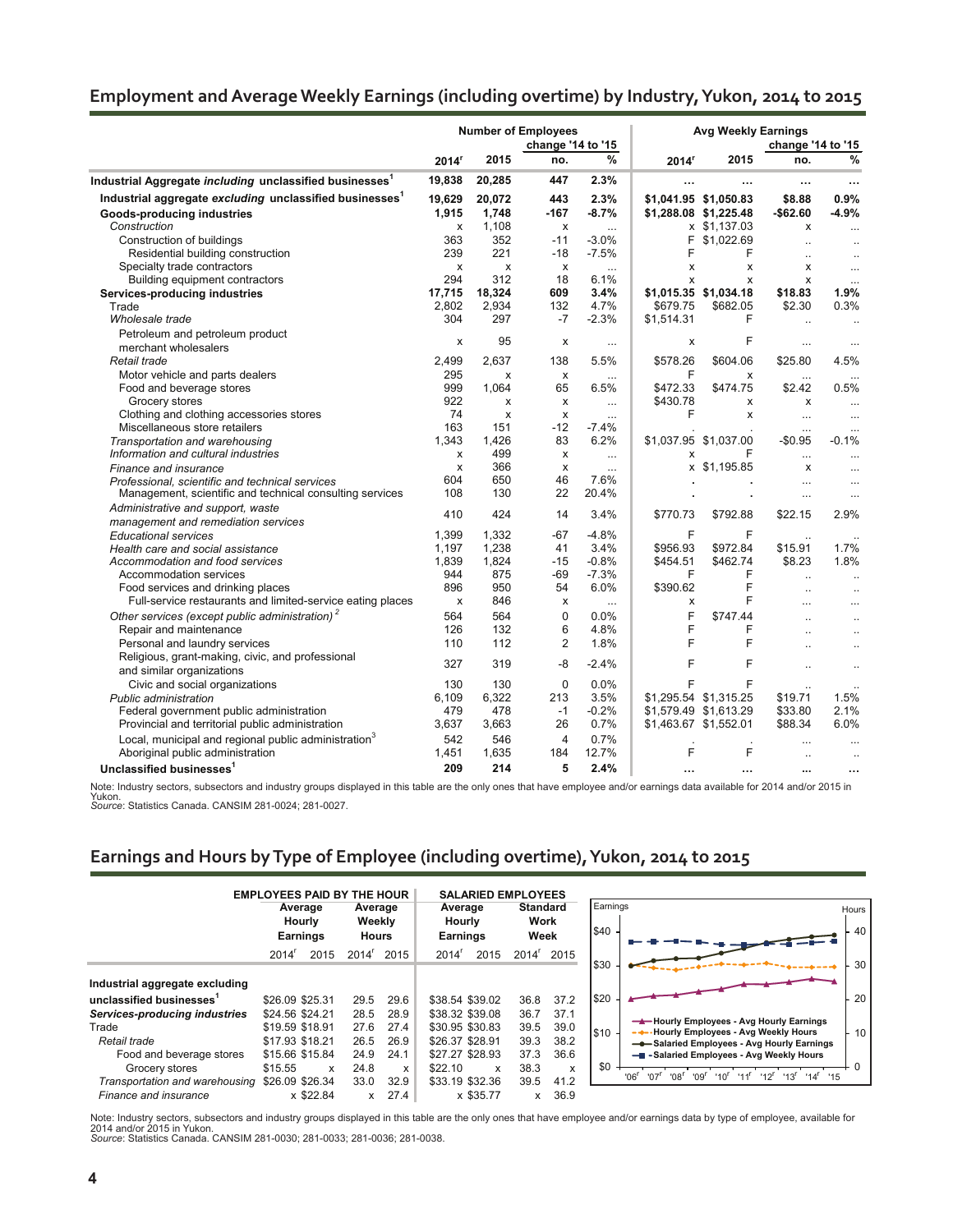### **Employment by Top Yukon Industry Employment Sectors, Yukon, 2006 to 2015**



• Of the North American Industry Classification System (NAICS) sectors used in SEPH data analysis, employee data in 2015 was available for 13 sectors in Yukon. Seven sectors employed over 1,000 employees: *Public administration* (6,322 employees); *Retail Trade* (2,637); *Accommodation and food services* (1,824); *Transportation and warehousing* (1,426); *Educational services* (1,332); *Health care and social assistance* (1,238); and *Construction* (1,108).

• The *Public administration* sector (including federal, territorial, municipal and Aboriginal governments) remained the largest employer in 2015, with 6,322 employees, or 31.5%, of all classified businesses' employees in the territory.

• Of the remaining top industry employers: the *Retail trade* sector represented 13.1% of all classified businesses' employees; *Accommodation and food services*, 9.1%; *Transportation and warehousing*, 7.1%; *Educational services,* 6.6%; *Health care and social assistance*, 6.2%; and *Construction*, 5.5%.

#### **Yukon, 2006 to 2015 \$1,400 Yukon Canada \$1,200 \$1,000 \$800 \$600 \$400 \$200 Public administration Retail trade Accom & food services** <u>la politika politika pro</u> an an ama an an a **\$0** 201 Apr Ep Spr Cp Op Bo Bo To Bo ي. هر. ور. *در. در. در. مر. ور. ور. هر.* اړ. *ور.* 20. 40. 50. 50. 10. 90. 90. 80. 10. 90.



**Average Weekly Earnings Data by Top Yukon Industry Employment Sectors, Yukon, 2006 to 2015**

Note: No earnings data are available for *Educational Services* for the period 2006 through 2105.



• In 2015, average weekly earnings data was available for 12 industry sectors in Yukon. Of the available data, six of the seven top Yukon industry sectors' (over 1,000 employees) earnings data was available.

Excluding unclassified businesses, but including overtime, the *Public administration* sector had the highest average weekly earnings in Yukon (\$1,315.25). Compared to Canada's earnings (\$1,226.88), Yukon's earnings were \$88.37, or 7.2%, higher in 2015.

*• Accommodation and food services* (\$462.74) had the lowest average weekly earnings in Yukon, followed by *Retail trade* (\$604.06).

• Comparing average weekly earnings of the top Yukon industry sectors to the same sectors for Canada, Yukon's earnings were higher than Canada's in all sectors with the exception of *Construction*.

*Source*: Statistics Canada. CANSIM 281-0027.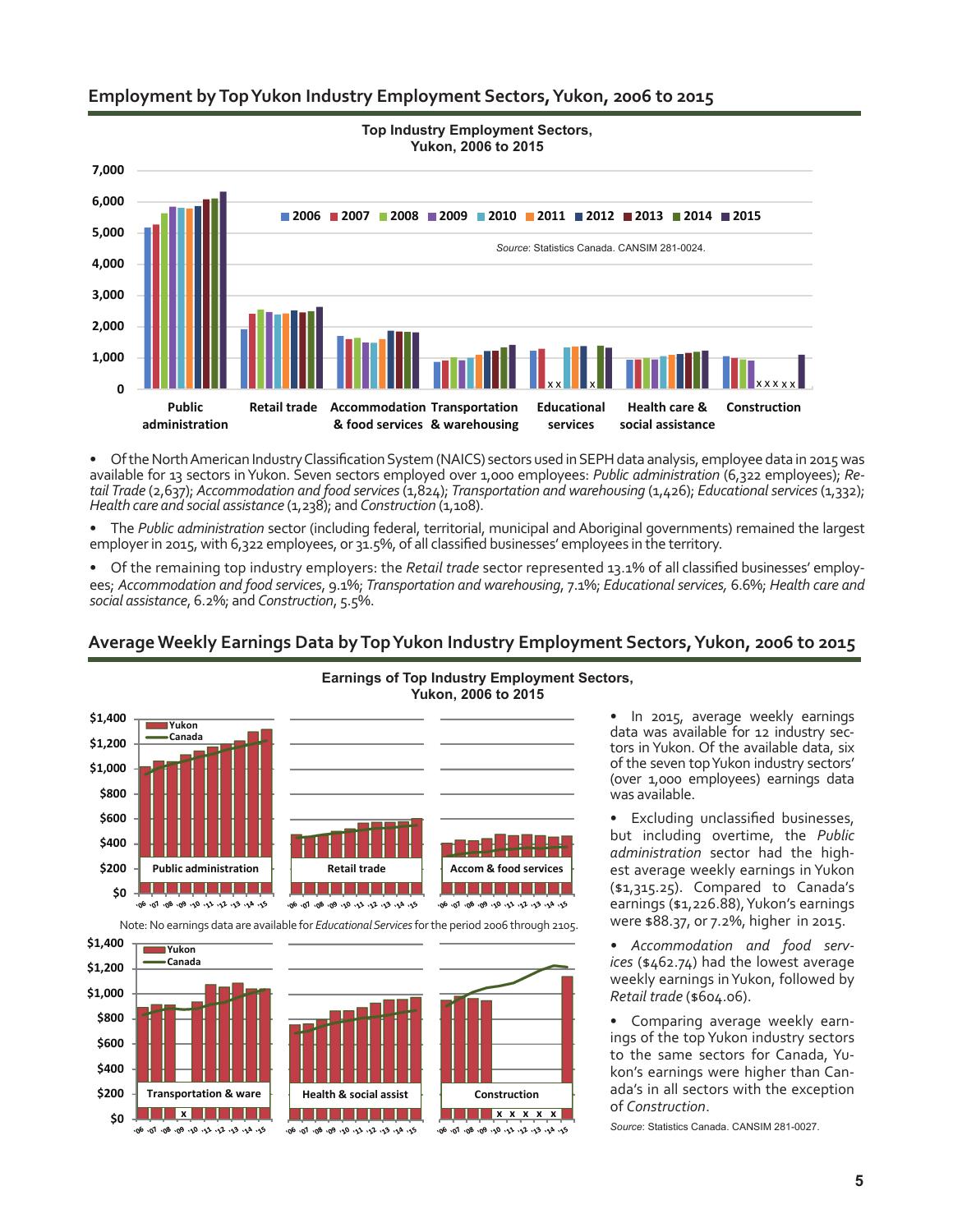### **Employment and Earnings (including overtime) for Public Administration Sector, Yukon, 2006 to 2015**



#### **Employment within Public Administration Sector, Yukon, 2006 to 2015**

• In 2015, the top employer in Yukon was the *Public administration* sector with 6,322 employees. The highest subsector was the *Territorial public administration* with 3,663 employees representing 57.9% of public administration employment.

• Employment in the *Territorial public administration*  sector has increased almost steadily through the last ten years. Comparing 2015 to 2006, employment has increased by 607 **positions**, or 19.9%. *Source*: Statistics Canada. CANSIM 281-0024.

#### **Earnings for Available Public Administration Subsectors, Canada and Yukon, 2006 to 2015**

• Average weekly earnings in 2015 in the *Territorial*  **\$2,000** *public administration* sector in Yukon were \$209.62, or 15.6%, higher than Canada's; earnings in the *Federal public administration* sector in Yukon in 2015 were \$138.90, or 9.4%, higher than Canada's. **\$1,200 \$1,400 \$1,600 \$1,800**

• Comparing 2015 to 2014, earnings in Yukon's *Territorial public administration* sector increased by \$88.34, or 6.0%; comparing 2015 to 2006, earnings increased by \$424.56, or 37.7%.



### **Average Weekly Earnings (including overtime) for Public Administration Sector and Provincial/ Territorial Public Administration Subsector, Canada, Provinces and Territories, 2015**



*Source*: Statistics Canada. CANSIM 281-0027.

• Yukon's average weekly earnings in the *Provincial/ Territorial public administration* subsector (\$1,552.01) ranked the third highest in the country in 2015, following the Northwest Territories (\$1,971.56) and Nunavut (\$1,714.19).

• Yukon's average weekly earnings in the *Provincial/Territorial public administration subsector* were \$419.55, or 21.3% lower than that of the Northwest Territories (\$1,971.56), while, the earnings were \$565.55, or 57.3%, higher than that of Nova Scotia (\$986.46). **\$1,971.56**

• In 2015, Yukon ranked the fourth highest in average weekly earnings (including overtime) in the *Public administration* sector following the Northwest Territories (\$1,667.61), Nunavut (\$1,448.30) and Alberta (\$1,336.70).

• Yukon's average weekly earnings in the *Public administration* sector were \$352.36, or 21.1%, lower than that of the Northwest Territories (\$1,667.61), while the earnings were \$219.81, or 20.1%, higher than that of Nova Scotia (\$1,095.44).



*Source*: Statistics Canada. CANSIM 281-0027.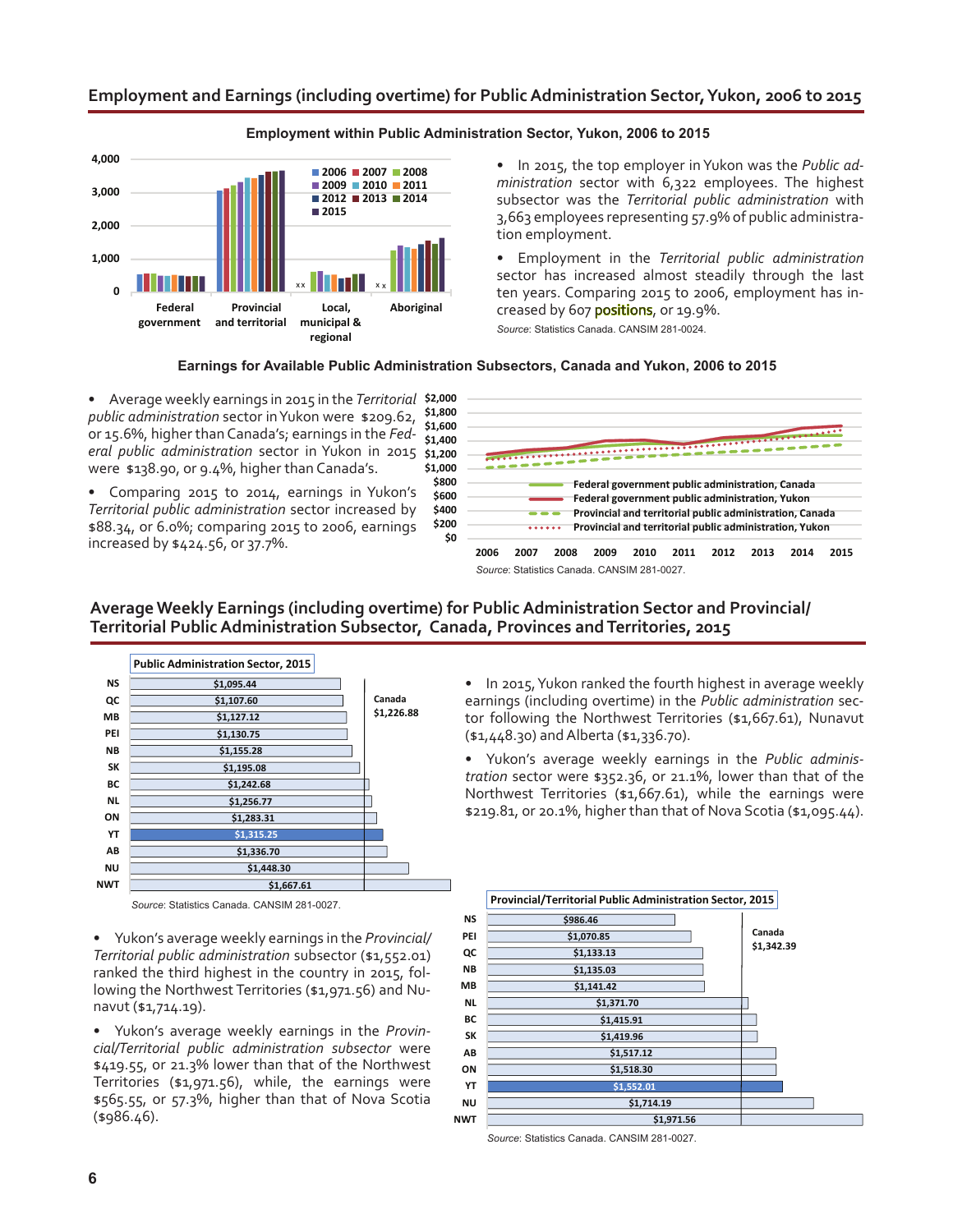### **Employment and Earnings (including overtime) for Trade Sectors, Yukon, 2006 to 2015**



### **Employment within Trade Aggregate, Yukon, 2006 to 2015**

• In 2015, the second largest number of workers in Yukon were employed in *Trade* industries *(*2,934 employees). This total was comprised of 2,637 employees (89.9%) in the *Retail trade* sector and 297 employees (10.1%) in the *Wholesale trade* sector.

• While employment in the *Wholesale* sector has had little variance over the last ten years, the number of *Retail* trade sector employees has ranged from a low of 1,919 in 2006 to a high of 2,637 in 2015.

### **Earnings for Trade Aggregate and Retail Trade Sector, Canada, Provinces and Territories, 2015**





*Source*: Statistics Canada. CANSIM 281-0027. *Source*: Statistics Canada. CANSIM 281-0027.

• Average weekly earnings in Yukon's *Retail Trade* sector (\$604.06) were \$446.77, or 42.5%, lower than the Yukon's overall average earnings of \$1,050.83 in 2015.

# **Employment and Earnings (including overtime) for Accommodation and Food Services Sector, Yukon, 2006 to 2015**



**\$705.25 \$587.03**

**NU NWT**

#### **Employment within Accommodation and Food Services Sector, Yukon, 2006 to 2015**

• In 2015, *the Accommodation and food services* sector was the third largest employer in Yukon (1,824 employees). This total was comprised of 875 employees (47.9%) in the *Accommodation services* subsector and 950 employees (52.1%) in the *Food services and drinking places* subsector.

• Comparing 2015 to 2006, employment in the *Accommodation services* subsector has decreased by 216 employees, or 19.8%, while the *Food services and drinking places* subsector has increased by 335 employees, or 54.5%.

### **Earnings for Accommodation and Food Services Sector, Canada, Provinces and Territories, 2015**

• The *Accommodation and food services* sector had the lowest average weekly earnings (\$462.74) of any industry sector in Yukon in 2015 (for which data were available).

• In 2015, employees in the A*ccommodation and food services*  sector earned \$588.09, or 56.0%, less than the Yukon's overall average earnings (\$1,050.83) per week.

• In 2015, Yukon's average weekly earnings in the *Accommodation and food services* sector were \$242.51, or 34.4%, lower than earnings in Nunavut (\$705.25) and \$139.39, or 43.1%, higher than earnings in Manitoba (\$323.35).